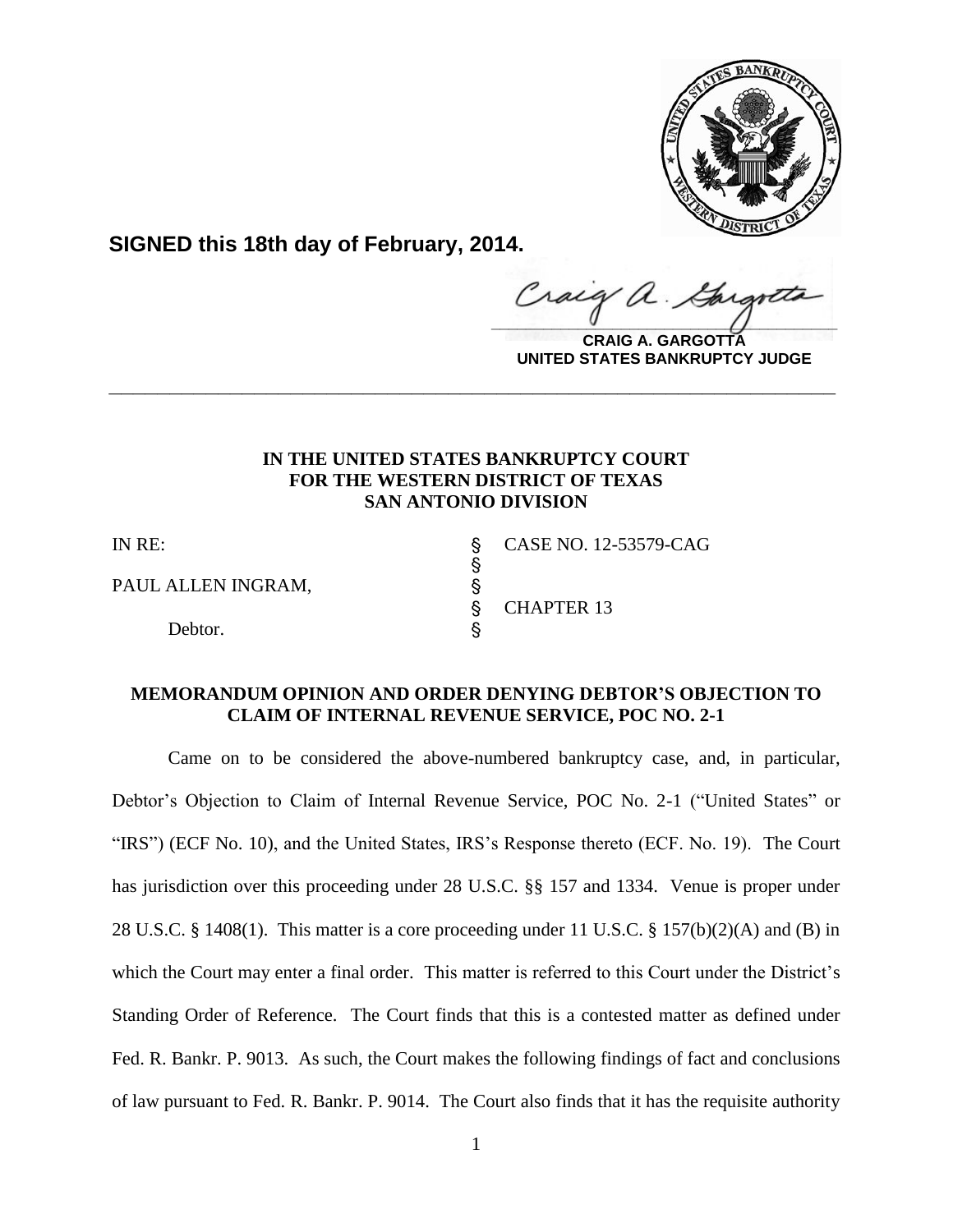to issue a final order. *See Stern v. Marshall*, 131 S. Ct. 2594 (2011) (finding that a bankruptcy court may issue final orders in claims objections). The Court took this matter under advisement on November 19, 2013, and is of the opinion that Debtor's Objection should be DENIED.

### **BACKGROUND**

 Debtor, Paul Allen Ingram, filed a Chapter 13 petition for relief on November 16, 2012, along with his Schedules, Statement of Financial Affairs, and Chapter 13 Plan (ECF No. 1). Debtor's Chapter 13 Plan made no provision for payment of the IRS's claim and indicated that the claim was disputed. The IRS filed its original proof of claim on December 13, 2012, in the amount of \$115,246.20. Of that amount, the IRS asserts a secured claim in the amount of \$5,982.00 for the fourth quarter of 2009. Additionally, the IRS asserts a priority tax claim pursuant to 11 U.S.C. § 507(a)(8) (2012) in the amount of \$109,158.20 for the fourth quarter of 2009 and first through third quarters of 2010. The IRS also asserts an unsecured general claim for penalty and interest on the IRS's priority claim through date of petition in the amount of \$106.00.

Debtor objected to the IRS's proof of claim on January 9, 2013, alleging that Debtor was not a responsible officer for the collection and remittance of withholding taxes for his corporate employer – Santex Commercial Services ("Santex"). Debtor asserts that he does not meet the definition of what constitutes a "responsible officer" under 26 U.S.C. § 6672 (2012). The IRS filed a general denial on February 1, 2013, alleging that Debtor, under applicable Fifth Circuit precedent, was properly determined to a responsible officer for Santex and failed to remit the withheld payroll taxes from the employees of Santex. The United States then filed an Unopposed Motion to Invoke all of the Bankruptcy Rules contained in Part VII of the Federal Rules of Bankruptcy Procedure (ECF. No. 15) and this Court signed an Order approving same on January 30, 2013 (ECF. No. 17). Thereafter, the Court issued a Scheduling Order on February 4,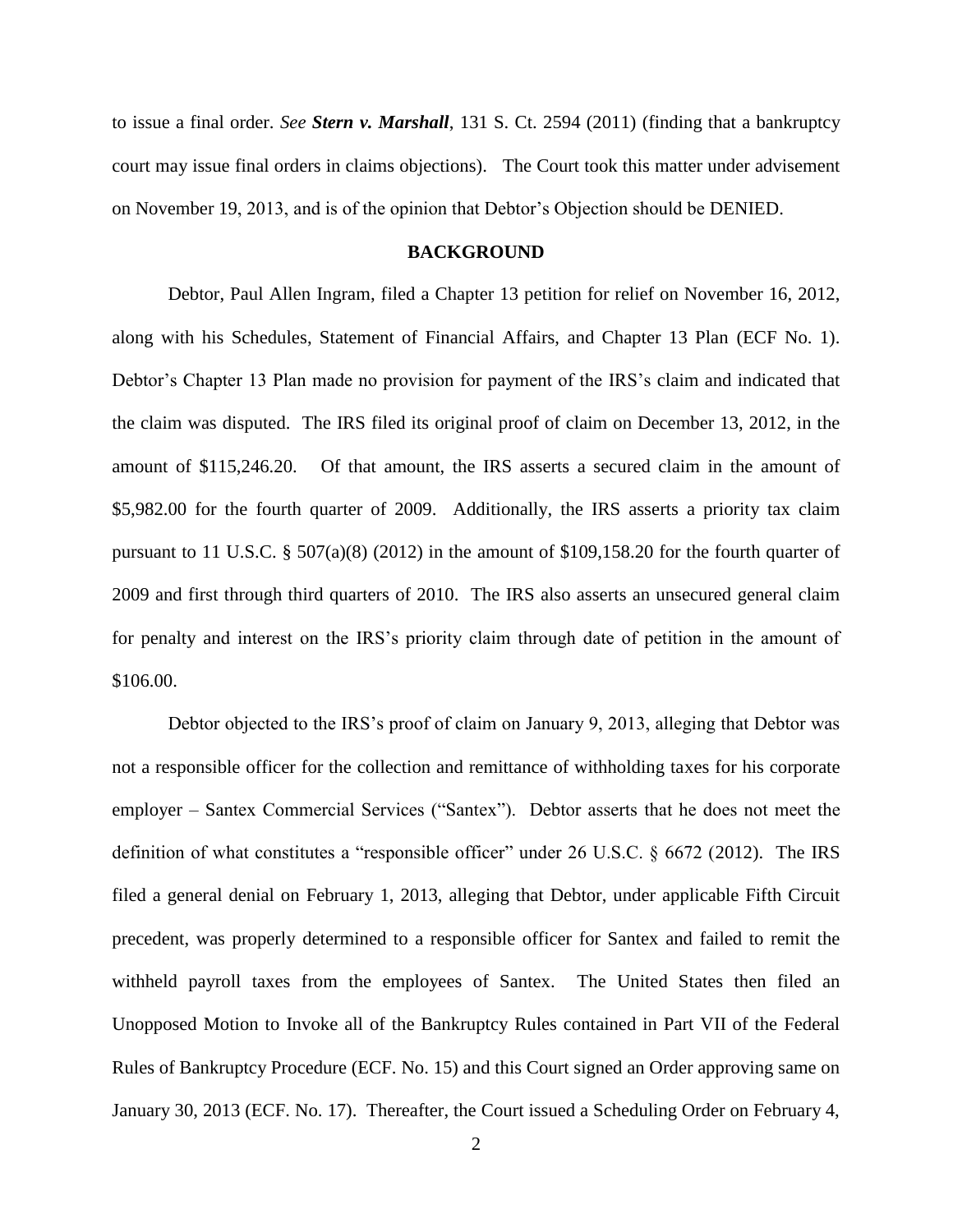2013 (ECF No. 22) and the parties conducted discovery and prepared their respective cases for trial.

The IRS's claim is based on a trust fund penalty assessed against Debtor for unpaid payroll taxes. The IRS alleges that Debtor was responsible for collecting and remitting taxes withheld from employee wages to the IRS. The IRS determined Debtor to be "an officer or employee of a corporation, or a member or employee of a partnership, who as such officer, employee, or member is under a duty to perform the act in respect of which the violation occurs." 26 U.S.C. § 6671(a) (2012). As such, the IRS imposed a civil penalty against Debtor for violating § 6672(a) because Debtor had the responsibility to collect and remit employee withholding taxes to the IRS. Section 6672(a) states that:

Any person required to collect, truthfully account for, and pay over any tax imposed by this title who willfully fails to collect such tax, or truthfully account for and pay over such tax, or willfully attempts in any manner to evade or defeat any such tax or the payment thereof, shall, in addition to other penalties provided by law, be liable to a penalty equal to the total amount of the tax evaded, or not collected, or not accounted for and paid over. No penalty shall be imposed under section 6653 or part II of subchapter A of chapter 68 for any offense to which this section is applicable.

# **STATEMENT OF LAW**

 Debtor does not dispute that the IRS followed proper administrative procedures in making the trust fund penalty assessment against Debtor. Further, it does not appear from Debtor's Objection to the IRS's proof of claim that Debtor objects to the classification of the claim. Rather, Debtor disputes that he has any liability as a responsible officer because he does not meet the test this Circuit has articulated in determining who is a responsible officer.

Section 6672 provides in relevant part that "[a]ny person required to collect . . . and pay over any tax imposed by this title . . . shall . . . be liable to a penalty equal to the total amount of the tax evaded . . . ." Trust fund taxes constitute the withholding and Social Security taxes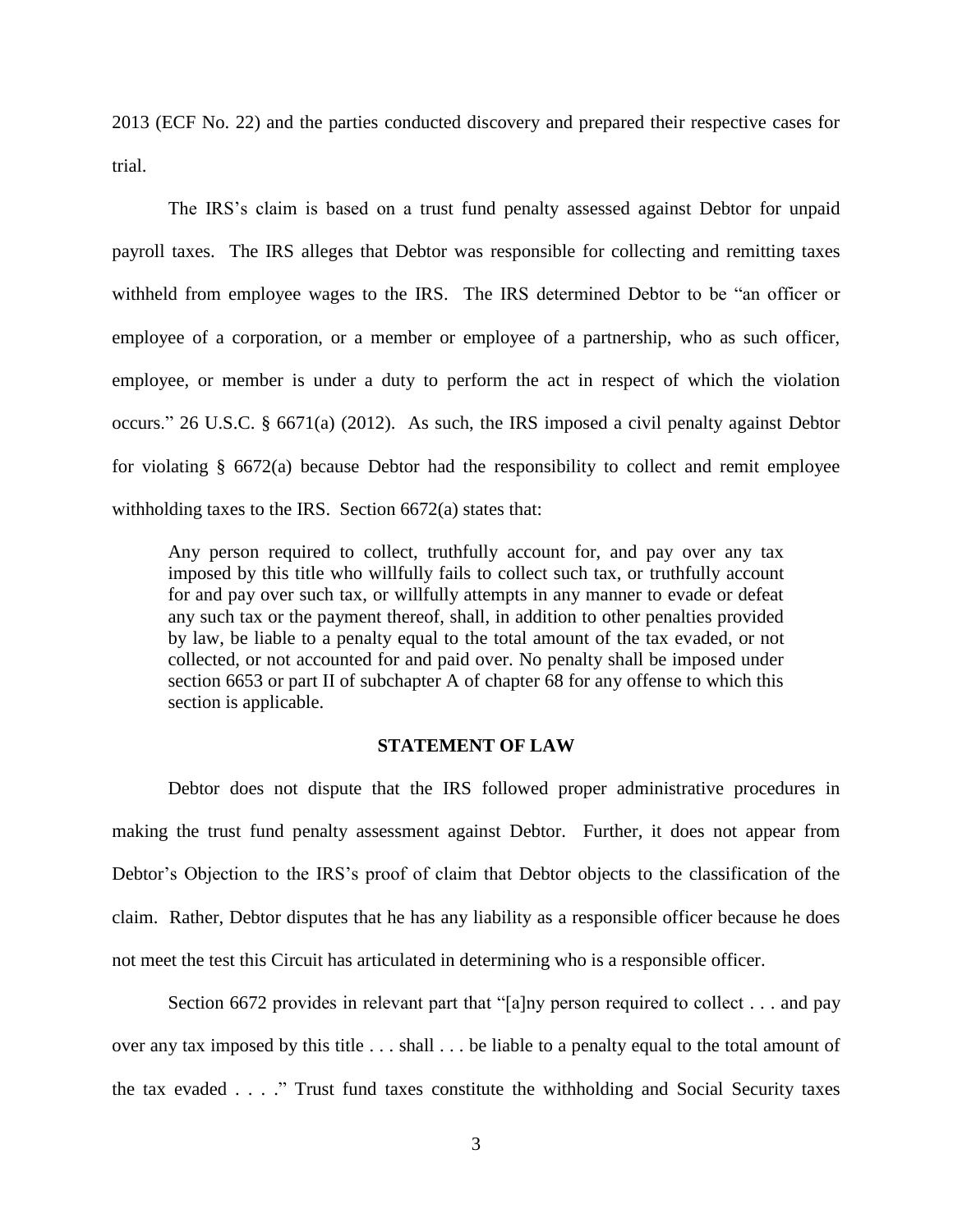required to be deducted by employers from wages paid to employees. *In re Ribs-R-Us Inc.*, 828 F.2d 199, 200 (3rd Cir. 1987).

26 U.S.C. §§ 3102(a) and 3402(a) require employers to withhold the employees' share of federal social security taxes and income taxes from the wages of their employees. The money withheld from each employee's wages is then held by the employer in trust ("trust fund monies") for the benefit of the United States as provided for by 26 U.S.C. § 7501(a). *Slodov v. United States*, 436 U.S. 238, 242-43 (1978); *Barnett v. Internal Revenue Serv.*, 988 F.2d 1449, 1453 (5th Cir. 1993); *Turnbull v. United States*, 929 F.2d 173, 178 (5th Cir. 1991); *Howard v. United States*, 711 F.2d 729, 733 (5th Cir. 1983).

These funds do not belong to the employer and are not to be used by the business. If an employer withholds these taxes but fails to pay them over to the United States, the employee is given full credit for having paid the taxes, and the United States may not require any additional payment from the employee. Thus, unless the IRS can collect these taxes from the employer or the persons responsible for the collection and nonpayment of the taxes, the revenues are forever lost to the United States. *Slodov*, 436 U.S. at 243-45; *USLIFE Title Ins. Co. of Dallas v. Harbison*, 784 F.2d 1238, 1242-43 (5th Cir. 1986); *Howard*, 711 F.2d at 733.

Although previously denominated a "penalty" (now referred to as "trust fund penalty"), liability under § 6672 "shall be assessed and collected in the same manner as taxes." 26 U.S.C. § 6671(a). Moreover, the IRS need not attempt collection from the employer before assessing the responsible officer. *Ribs-R-Us*, 828 F.2d at 201.

The Supreme Court in *Slodov*, when interpreting § 6672, held that:

We conclude therefore that the phrase "[a]ny person required to collect, truthfully account for, and pay over any tax imposed by this title" was meant to limit § 6672 to persons responsible for collection of third-party taxes and not to limit it to those persons in a position to perform all three of the enumerated duties with respect to the tax dollars in question.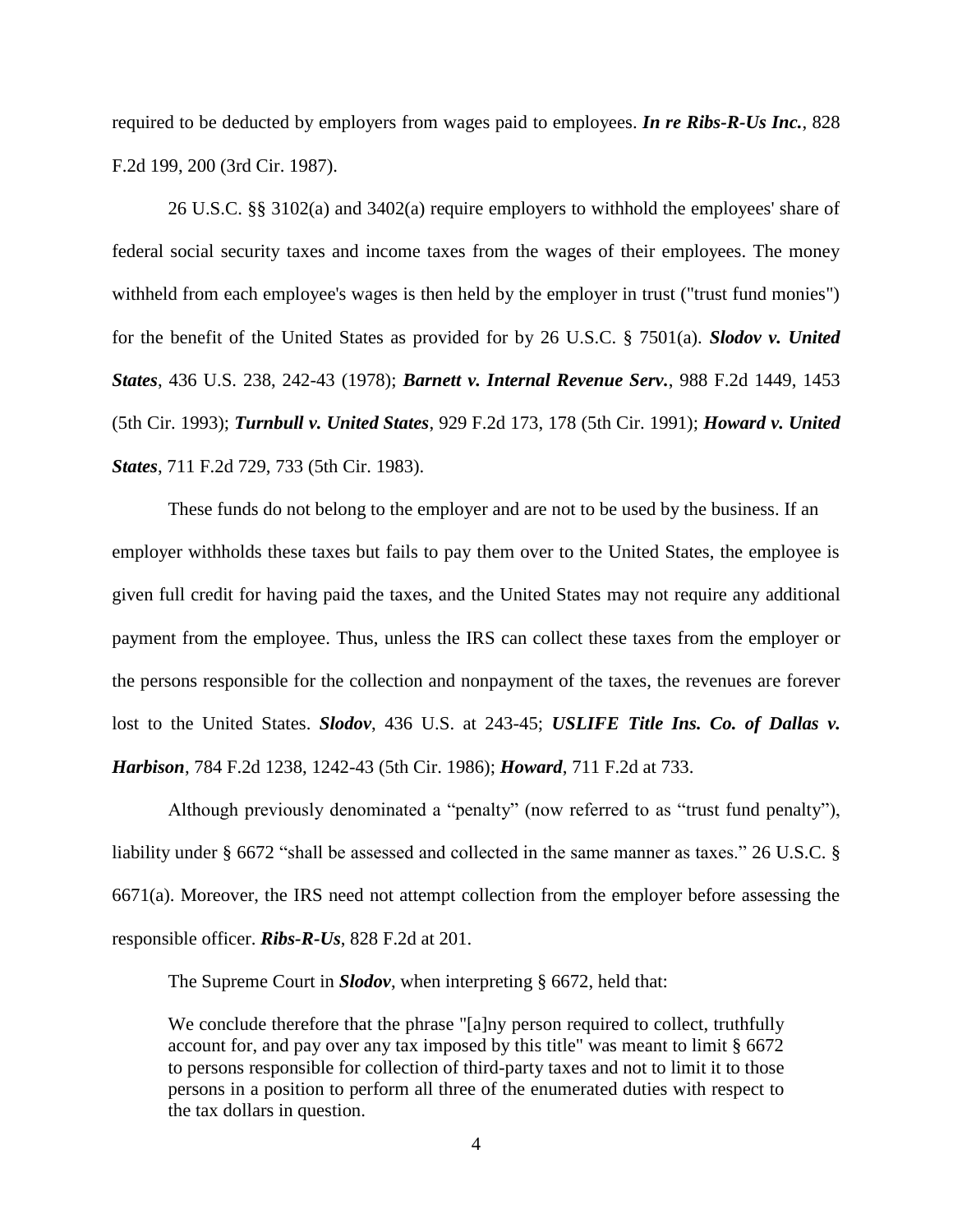*Slodov*, 436 U.S. at 250 (quoting 26 U.S.C. § 6672).

"An individual need not engage in all three of the activities listed in the statute in order to be held liable, involvement in any one of the three named activities is sufficient." *Verret v. United States*, 542 F. Supp. 2d 526, 533 (E.D. Tex. 2008), *aff'd,* 312 F. App'x*.* 615 (5th Cir. 2009) (citing *Slodov*, 436 U.S. at 250).

There are two elements to liability under § 6672. The first is that a person upon whom liability is to be imposed must be a person required to collect, truthfully account for, or pay over any tax, commonly referred to as a "responsible person." The second requirement under § 6672 is that such responsible person willfully failed to collect, truthfully account for or pay over such taxes. *Barnett*, 988 F.2d at 1453; *Turnbull*, 929 F.2d at 178; *Wood v. United States*, 808 F.2d 411, 414 (5th Cir. 1987).

Responsibility for purposes of  $\S$  6672 is a matter of status, duty, power and authority; whether exercised or not. *Howard*, 711 F.2d at 734; *Wood*, 808 F.2d at 415. It is not necessary that an individual have the final, or sole, word as to which creditors should be paid in order to be subject to liability under § 6672. *Verret*, 542 F.Supp.2d at 534. In fact, "responsibility does not require knowledge that one has that duty and authority." *Barnett*, 988 F.2d at 1454. Rather, it is sufficient that the person have some power, authority, and control over the process by which corporate funds are disbursed to find that he is a "responsible person" under § 6672. *Neckles v. United States*, 579 F.2d 938, 940 (5th Cir. 1978).

Responsible person status is not limited to people who perform the mechanical jobs of collection and payment of corporate funds. The Fifth Circuit, like other circuits, looks at a number of circumstantial indicia of responsible person status when a party lacks the precise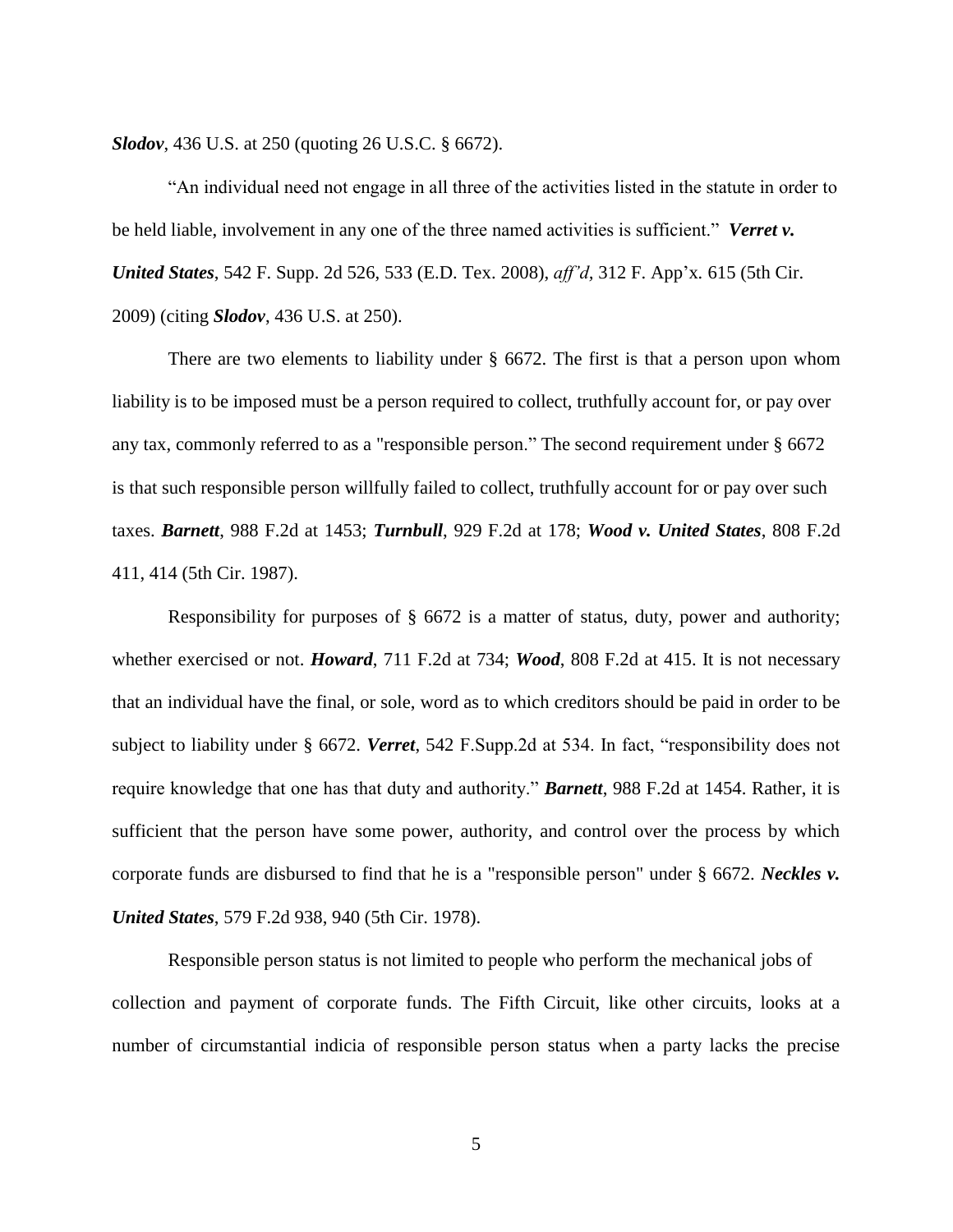responsibility of withholding or paying the taxes. *Barnett*, 988 F.2d at 1455. In *Barnett*, the

Court noted that:

[W]e cannot ignore the extensive case law that narrowly constrains a factfinder's province in § 6672 cases. Thus, although "the facts ... are critical in ... any § 6672 cases," *Commonwealth Community Bank of Dallas v.United States*, 665 F.2d at 752, we tend to agree with the other circuits that have held that certain facts will almost invariably prove dispositive of responsibility.

*Barnett*, 988 F.2d at 1454 (footnote omitted). Recognized indicia of responsible person status

include the following:

We ask whether such a person: (i) is an officer or member of the board of directors; (ii) owns a substantial amount of stock in the company; (iii) manages the day-to-day operations of the business; (iv) has the authority to hire or fire employees; (v) makes decisions as to the disbursement of funds and payment of creditors; and (vi) possesses the authority to sign company checks. No single factor is dispositive.

Id. at 1455 (citations omitted).

The burden of proof is on the Debtor to prove that he was not a responsible person and that he did not act willfully. *Barnett*, 988 F.2d at 1453; *Morgan v. United States*, 937 F.2d. 281, 285 (5th Cir. 1991); *Liddon v. United States*, 448 F.2d 509, 513-14 (5th Cir. 1971). Although 26 U.S.C. § 7491(a) provides for a shift of the burden of proof to the United States in certain circumstances, § 7491 "is inapplicable to trust fund penalty cases." *Mason v. Comm'r*, 132 T.C. 301, 323 (2009). As stated in *Mason*, § 7491(a)(1) only applies to taxes imposed by subtitle A or B of the Internal Revenue Code, while "[t]he Section 6672 trust fund penalty is imposed by subtit. F . . . ." *Id.* at n. 15. The Debtor bears the burden of proving that he did not act willfully. *Bowen v. United States*, 836 F.2d 965, 968 (5th Cir. 1988); *Mazo v. United States*, 591 F.2d 1151, 1155 (5th Cir. 1979).

#### **FINDINGS OF FACT**

Debtor, Paul Allen Ingram, testified that he was the general sales manager for Santex.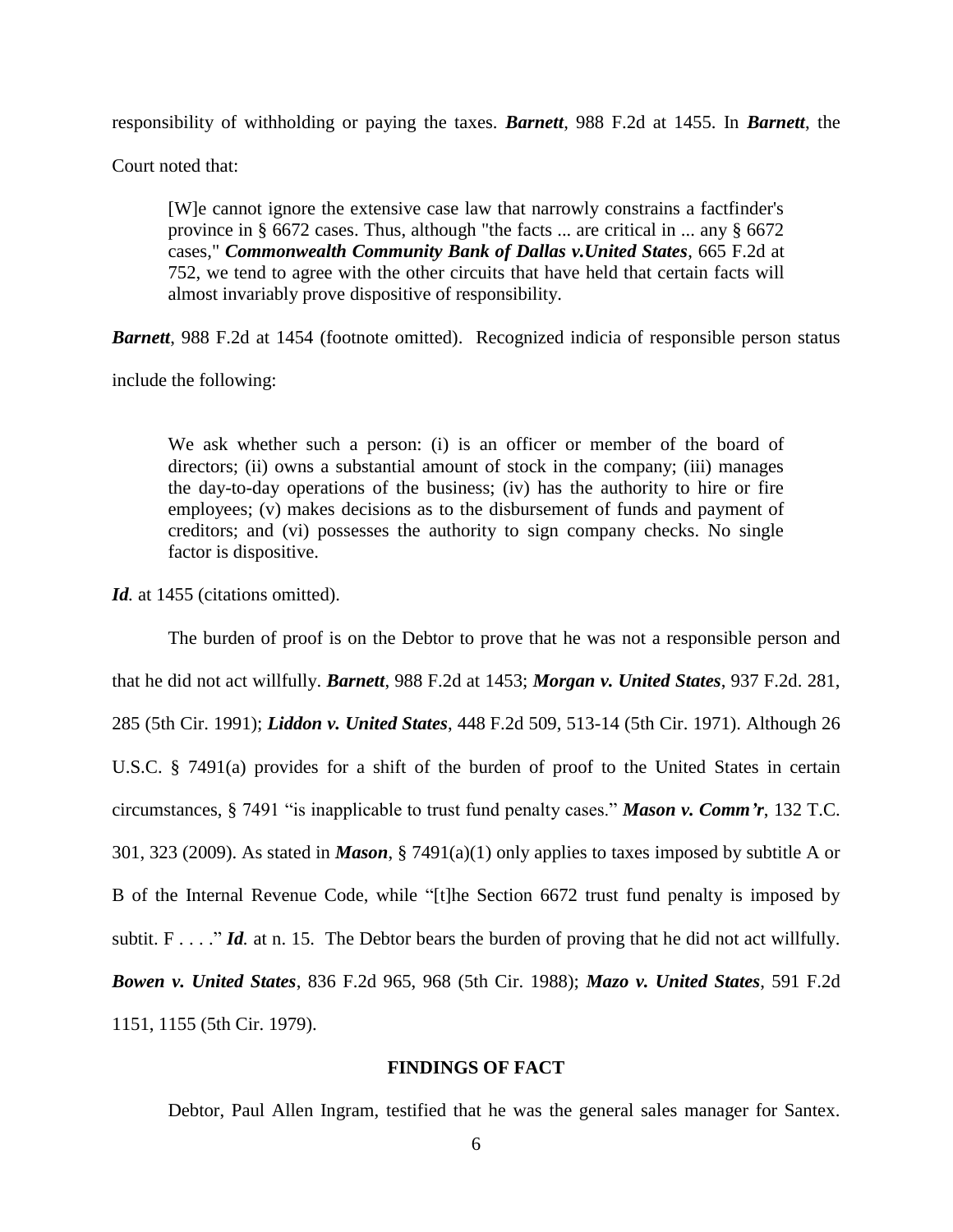Prior to working for Santex, he worked as a car salesman. Ingram admitted that he was the registered agent for Santex, as stated in the Certificate of Formation. (Debtor "D" -1). He further noted that the manager for Santex LLC is Purchem Environmental & Supply, LLC ("Purchem"). Ingram stated that his step-father, Richard Purcell, owned Purchem. Ingram also referenced Santex's Texas Franchise Tax Public Information Report that stated that Purchem is the manager, and Ingram only the registered agent as an indication of his limited role in Santex. (D-2).

 Debtor testified in summary form that he did not own any stock in Santex and that his limited job duties for Santex were to bid jobs for Santex to lay pavement, assemble the employees and materials necessary to complete the job, and then supervise completion of the job. Ingram provided his W-2s for 2010 and 2011 that demonstrated that Ingram only received wages from Santex and that he was not compensated in any other way. (D-3; D-5). Further, Ingram testified that because most of his time at work was spent supervising jobs; he rarely spent more than a couple of hours in the office on a daily basis. Ingram emphasized that he had limited access to the company's books and that he did not input any of the data kept in Santex's books and records. Moreover, Ingram testified that he did not have permission to access Santex's Quickbooks software. He further explained that Santex did not even give him a computer, and that Ingram used his own personal computer to do his job.

 Debtor stated that he could hire and fire employees only with the concurrence of Richard Purcell. Additionally, Ingram said he that he could fire an employee who was involved in or exhibited harmful conduct for the company without consulting Purcell. Notwithstanding his limited ability to manage personnel, Ingram did have an active role in other aspects of Santex. Specifically, he signed payroll tax returns (Form 941) for Santex for all four quarters of 2010 (Government Exhibit "G"-22-23,47-48) and the unemployment tax return (Form 940) for 2008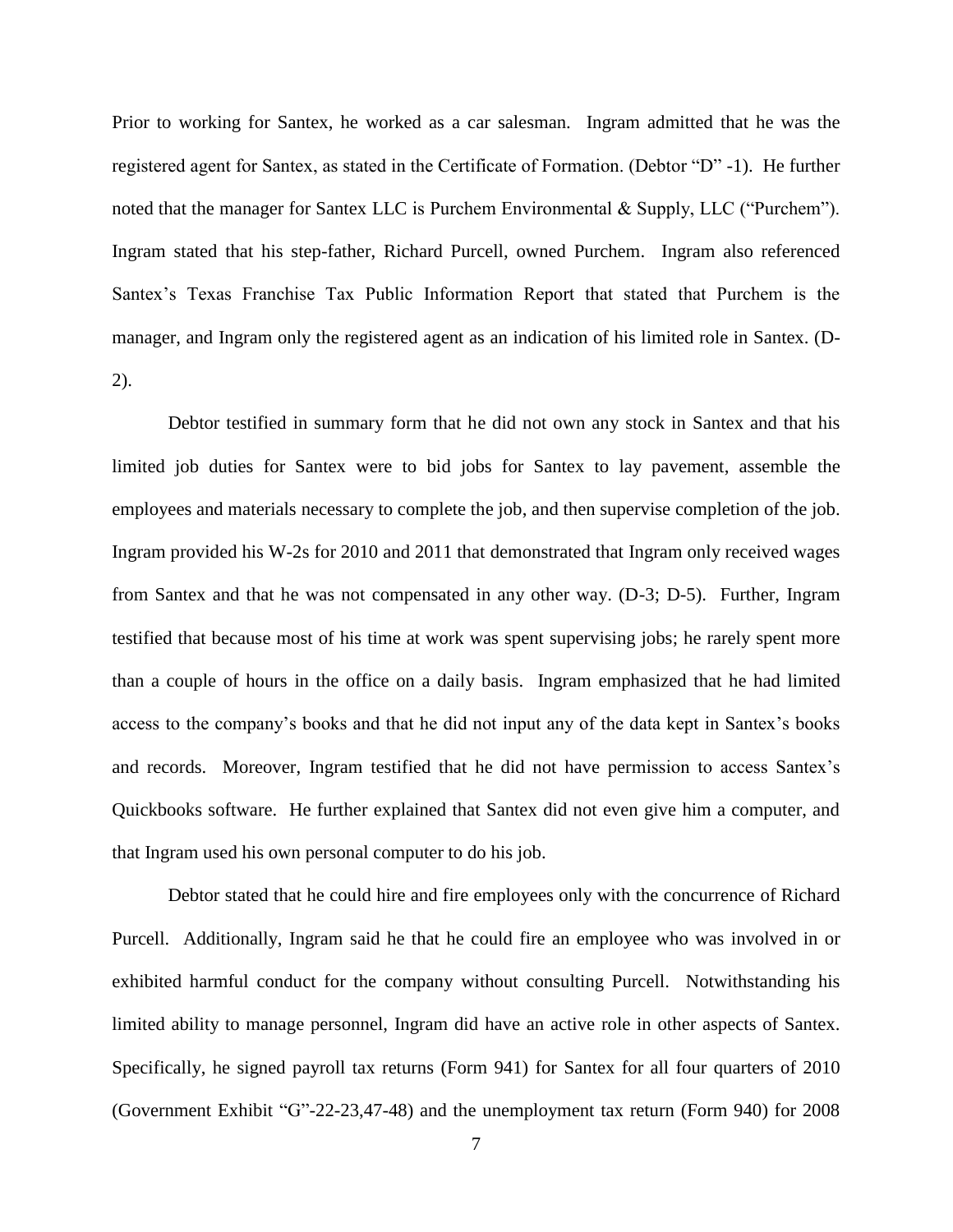(G-49). Ingram stated that the only reason that he signed those tax returns was because the returns were given to him and he signed them without knowing what he was signing or the legal consequences of signing the returns. In addition, Ingram acknowledged that he signed many Santex checks for a variety of vendors or creditors. Debtor stated that when signing the checks he was merely acting as a "rubber stamp" in that he signed checks at the direction of the bookkeeper. Ingram maintained that when signing the checks he did not originate the drafting of the checks or determine who the payee was. Ingram testified that when he was in the office on a limited basis, he was presented with a number of computer generated checks placed in a folder with the simple instructions – "please sign." Debtor also stated that he did not know whether IRS payroll taxes were being paid because he did not examine the checks he was signing nor did he have access to Santex's Quickbooks account.

 Although Debtor was insistent that he knew little about Santex's finances, there were some financial aspects of Santex that he grudgingly acknowledged. He knew that Santex had failed to remit child support payments to the Texas Attorney General's Office even though employee pay was being deducted to make the child support payments. Ingram also knew that a number of the checks that he signed were returned "NSF" for insufficient funds; and, as a result, the Bexar County District Attorney's Office was prosecuting him for writing hot checks. He also knew that, by late 2010, Santex was not paying its payroll taxes. As a result, he enlisted the aid of family to assist him in resolving the unpaid tax issue with the  $IRS<sup>1</sup>$ .

Ingram stated that when he learned of Santex's tax liabilities, he called Richard Purcell for assistance. According to Ingram, Purcell said that he would resolve Santex's tax issues. Purcell did enlist the assistance of his CPA to review Stanex's the books and records and

 $\overline{a}$ 

<sup>&</sup>lt;sup>1</sup> Ingram indicated in an email to Purcell in August 2011 that he took responsibility for Santex's failure to pay its creditors and taxes. (G-66).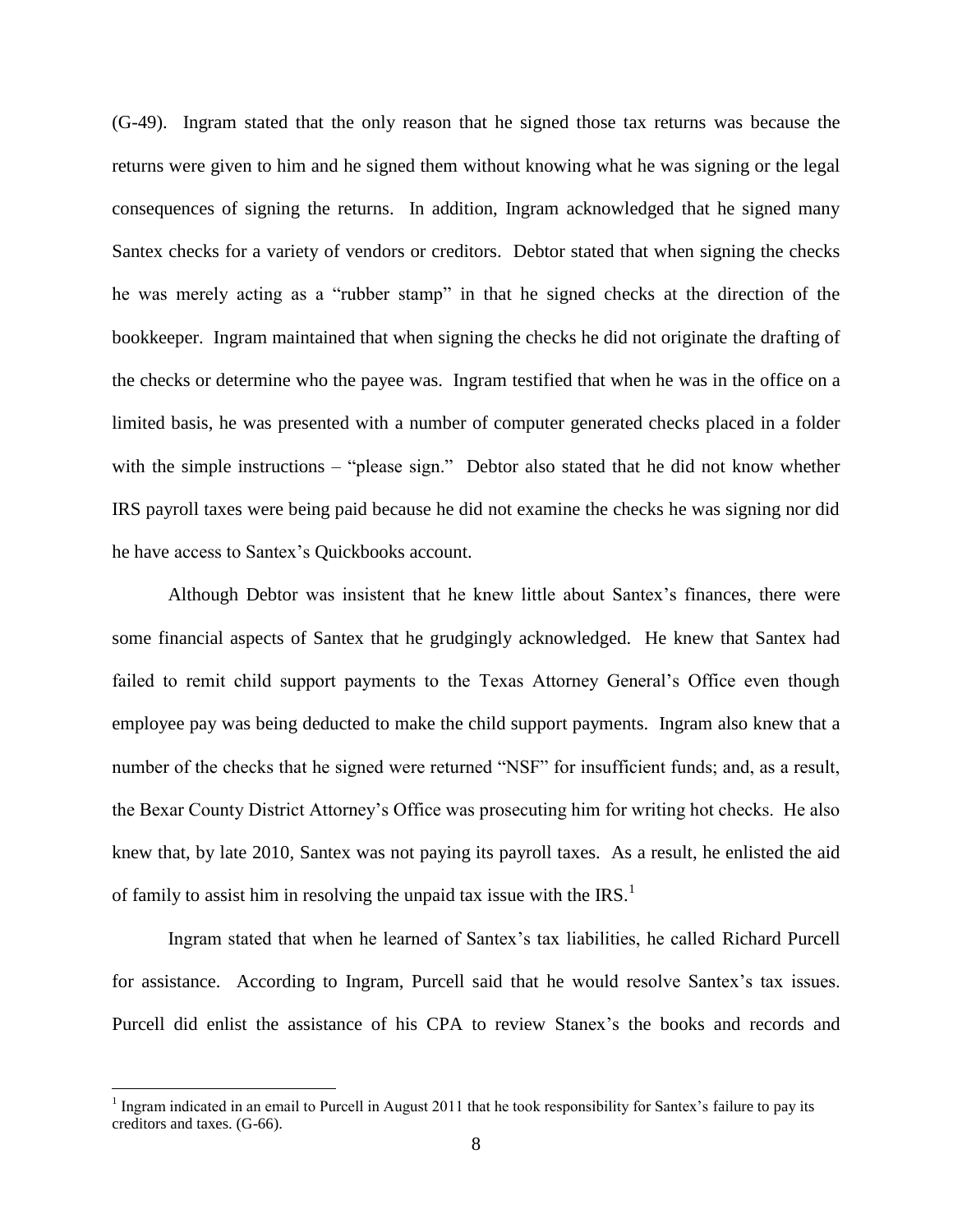determine a course of action in dealing with the IRS. The CPA determined that Santex had not been paying its creditors, including the IRS, and that the company's records were in disarray.<sup>2</sup>

Not only were Santex's books in poor condition, but Ingram's testimony conflicted with the documentary evidence regarding Santex's financial condition. The United States produced a number of bank signature cards evidencing that Ingram was the originator and signatory of a number of bank accounts. (G-2-6,8-9,11-16). These bank accounts served a variety of functions. According to Ingram, some of the bank accounts were set up in connection with jobs that Santex was performing. (G-2 and G-3). Ingram explained that these accounts were segregated so that only the funding and payments from these accounts would be directly linked to a particular job. That said, Ingram was less than clear about why his name was on signature cards for non-job accounts – Santex Maintenance Account (G-5), Santex Petty Cash Account (G-6), General Bank Account (G-9), Santex Treasury Mgmt. Account (G-10), and a number of Compass Bank accounts (G-11 through G-16). Moreover, Ingram signed checks for several of the accounts. For example, Debtor signed payroll checks for employees. (G-7). He signed checks drawn on the Santex Treasury Mgmt. Account. (G-10). Debtor also signed checks issued from the Compass Bank accounts (G-11, G-14).

More confusing was Ingram's explanation regarding checks that he signed that were payable to himself. (G-17—G-19). Ingram stated that, because Santex's account had been frozen due to insufficient funds, he gave his personal checking account checkbook and checks to Santex's bookkeeper so that she could pay bills for Santex. In return, Santex deposited moneys into Ingram's personal account to fund the checks payable to Santex's creditors. Also, Ingram paid himself from his own account with money that Santex placed into his account.

 $\overline{a}$ 

<sup>&</sup>lt;sup>2</sup> Doug Condor, the CPA for Santex, stated in his deposition that records were in disarray and that Ingram was unaware or disconnected from the condition of the records. (G-60 at 48).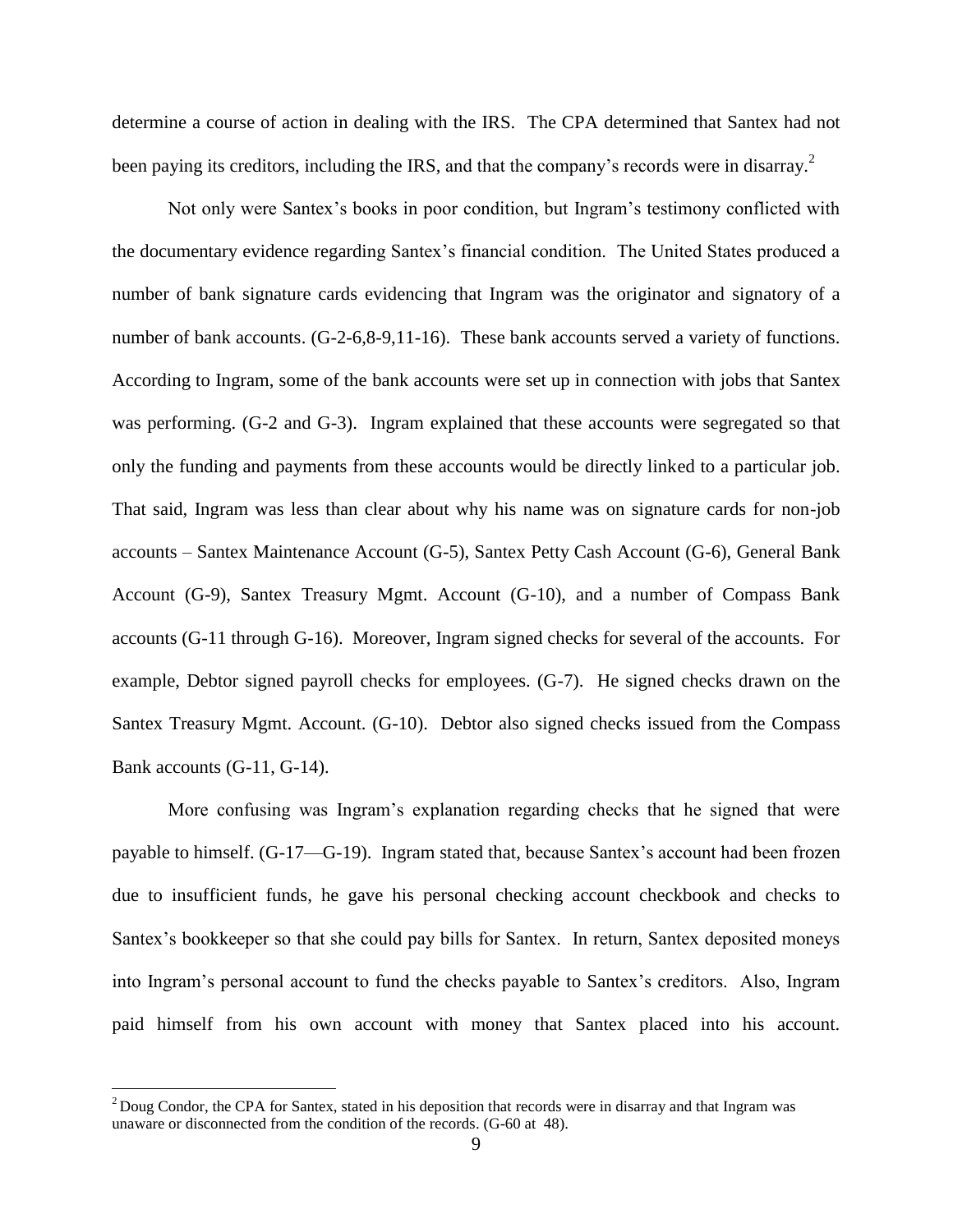Additionally, Ingram also explained that there were occasions where Santex company accounts were used to pay his personal bills. For example, Santex did pay for Debtor's rent as a "gift from Ingram's mother." (G-9). Also, Santex paid some of Debtor's legal fees for representing him in connection with the hot checks he wrote to Santex's creditors. There were also checks written to the District Attorney to compensate victims of NSF checks. (G-20).

Ingram's testimony was not corroborated by other witnesses who either testified or provided depositions or affidavits. Jerry Valvarde worked with Ingram as a Santex employee from 2009-2011. Valvarde stated that Ingram interviewed him, set his pay, and held himself out as director of operations for Santex. Valvarde said that Ingram signed his payroll checks and also knew that some checks were bouncing. Valvarde also testified that Ingram told him that he was the "boss" for Santex, had business cards with the title "President," and was the owner of the company.

 According to Ingram, he and Valvarde were rarely together and Santex employees knew that Purcell was the owner of Santex. Ingram alleged that Valvarde's testimony was not credible because Valvarde had little opportunity to observe Ingram, spending most of his time in the field rather than the office. Ingram also argued that Valvarde cannot be considered credible because he purportedly stole property from Santex. Ingram further alleged that Valvarde used Santex equipment to perform jobs meant for Santex, collecting payment himself.

Violet Rodriguez, who worked as Santex's bookkeeper during some of the time in which Ingram was employed, stated in her affidavit that Ingram was entitled to use the Santex operating account for his personal expenses. (G-42). She observed that Debtor ran Santex and had sole authority to operate the business. Rodriguez said that "Rick Purcell was only the owner on paper." (*Id*.). Rodriguez also stated that Ingram authorized bills and payments to creditors and the opening and closing of bank accounts. (*Id*.). Further, Rodriguez observed that Ingram signed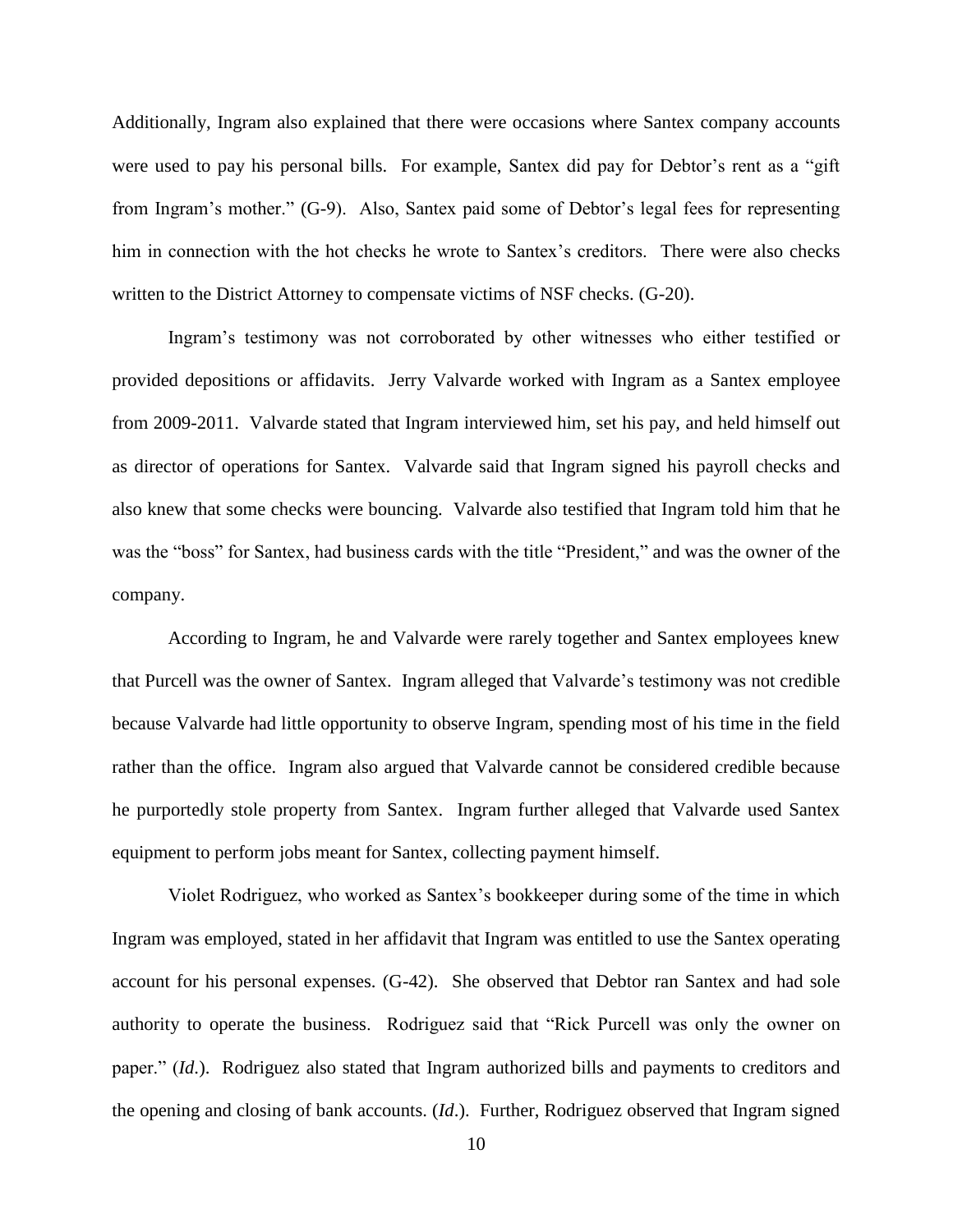or co-signed loans, authorized payroll, and would authorize tax deposits even though the bank account was overdrawn. When Rodriguez questioned Ingram about checks not clearing, Ingram indicated that "he would figure something out." (*Id*.)

 Richard Purcell stated that he and his wife invested money in Santex to assist Debtor in starting up the business. (G-57 at 11-12). Purcell stated that he and his wife contributed \$200,000 for Santex to assist Ingram in purchasing equipment and materials. (*Id*.) Purcell indicated that Ingram was responsible for the financial management of the company and that Ingram was in charge of the day to day operations of the business. (*Id*. at 10-14). Purcell was aware of Santex's financial records being is disorder and did request that Doug Condor review the records. (*Id*. at 21). Purcell was also aware that Ingram was in charge of the check signing and that Debtor did use Santex money to pay for his personal expenses. (*Id*. at 29-33). Purcell also denied Ingram's assertion that Purcell knew Santex was not paying IRS taxes. According to Purcell, he first learned of Santex's failure to make IRS tax payments from other parties after Ingram left Santex. (*Id*. at 38-40). Purcell corroborated Valvarde's testimony that Ingram held himself out as the president of Santex responsible for its entire operations. (*Id*. at 58).

 Keith Ingram, Debtor's brother, also had his deposition taken in connection with Debtor's claim objection. (*See* G-59). Keith Ingram and his wife, Dawn Ingram, took personal time in the summer of 2011 to assist Debtor in reconciling Santex's books and financial affairs. (G-59 at 12-13). Keith Ingram observed that Santex's books and records were in an incomprehensible state. (*Id*.). He stated that, during his stay with Santex, creditors, employees, and vendors were coming to the premises demanding payment from Debtor. (*Id*. at 30). Keith Ingram also opined that his brother Paul knew that Santex was experiencing severe financial problems and that Debtor did know where company money was spent. (*Id*. at 52-53).

Dawn Ingram accompanied her husband Keith to attempt to assist Debtor in reconciling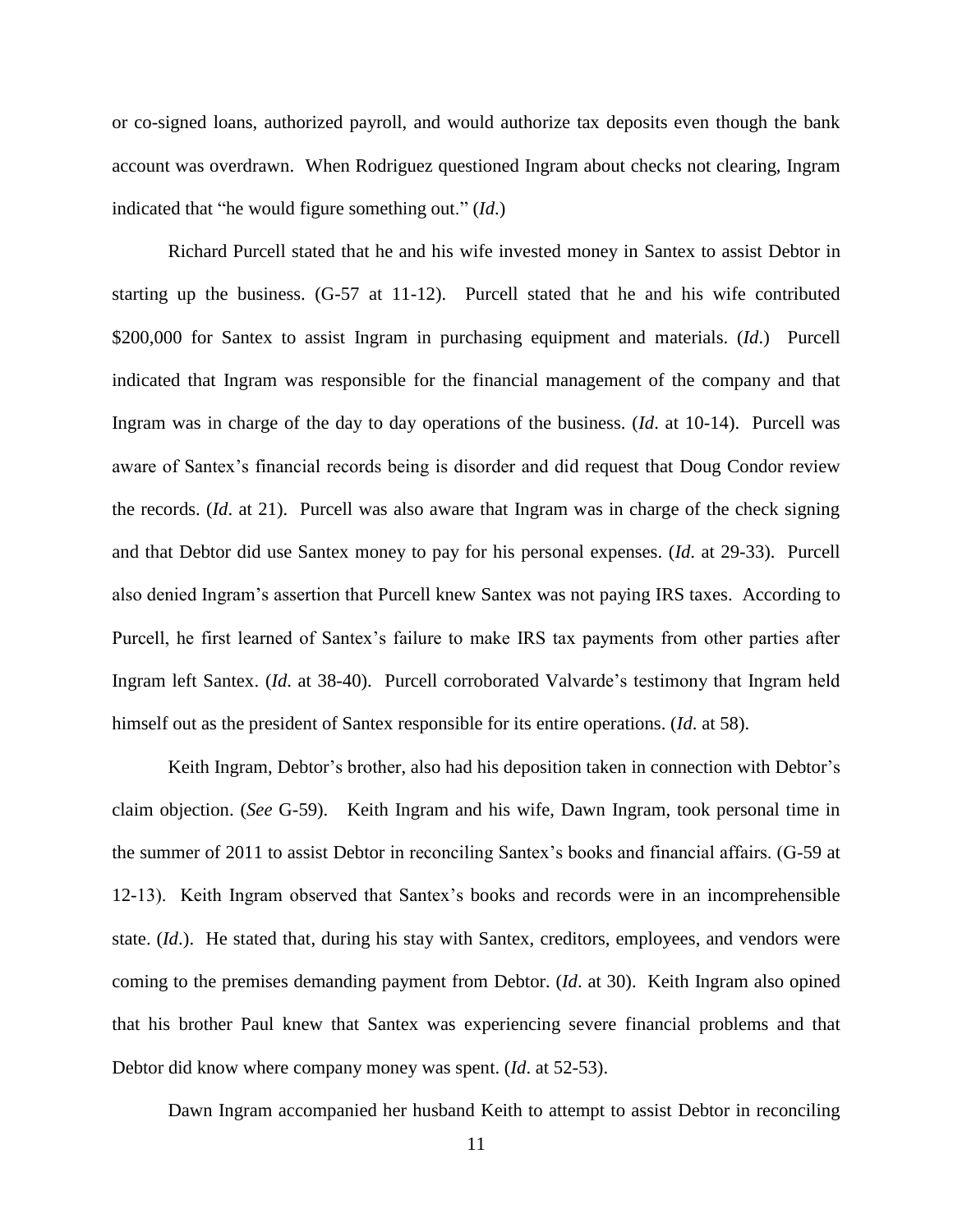Santex's books and records. According to her deposition, she has an associate's degree in accounting and has worked as an accountant for 20 years. (G-58 at 8-9). She stated that she and her husband went to assist Paul Ingram at his request. (*Id*. at 12). Dawn Ingram stated that she did serve as the bookkeeper for Santex for a short period of time, in addition to organizing its books. (*Id*. at 18). She explained that she had to take on the bookkeeping duties when Violet Rodriguez left abruptly while she was there. (*Id*.). Notwithstanding Debtor's testimony, Dawn Ingram stated that Debtor had Santex's Quickbooks software installed on his computer. (*Id*. at 120). During her stay at Santex, Dawn Ingram noted that she could not find any deposit tickets for payroll taxes. (*Id*. at 32). Dawn Ingram did prepare employee pay and remit the payroll taxes to the IRS. (*Id*. at 34). In the course of her examination of Santex's bank statements and records, Dawn Ingram found that Santex paid for Debtor's apartment, some of his house payments, gym membership, dating service, attorney's fees, and withdrawals totaling over \$542,000. (G-58 at 98-103).

## **APPLICATION AND CONCLUSIONS OF LAW**

*Is Debtor a Responsible Officer as Defined under 26 U.S.C. § 6672?* 

Under Fifth Circuit precedent, recognized indicia of responsible person status include the following:

We ask whether such a person: (i) is an officer or member of the board of directors; (ii) owns a substantial amount of stock in the company; (iii) manages the day-to-day operations of the business; (iv) has the authority to hire or fire employees; (v) makes decisions as to the disbursement of funds and payment of creditors; and (vi) possesses the authority to sign company checks. No single factor is dispositive.

*Barnett*, 988 F.2d at 1455 (citations omitted).

Here, the evidence demonstrates that Debtor met all but one indicia of being a responsible officer – the ownership of stock. The evidence provided does not indicate that there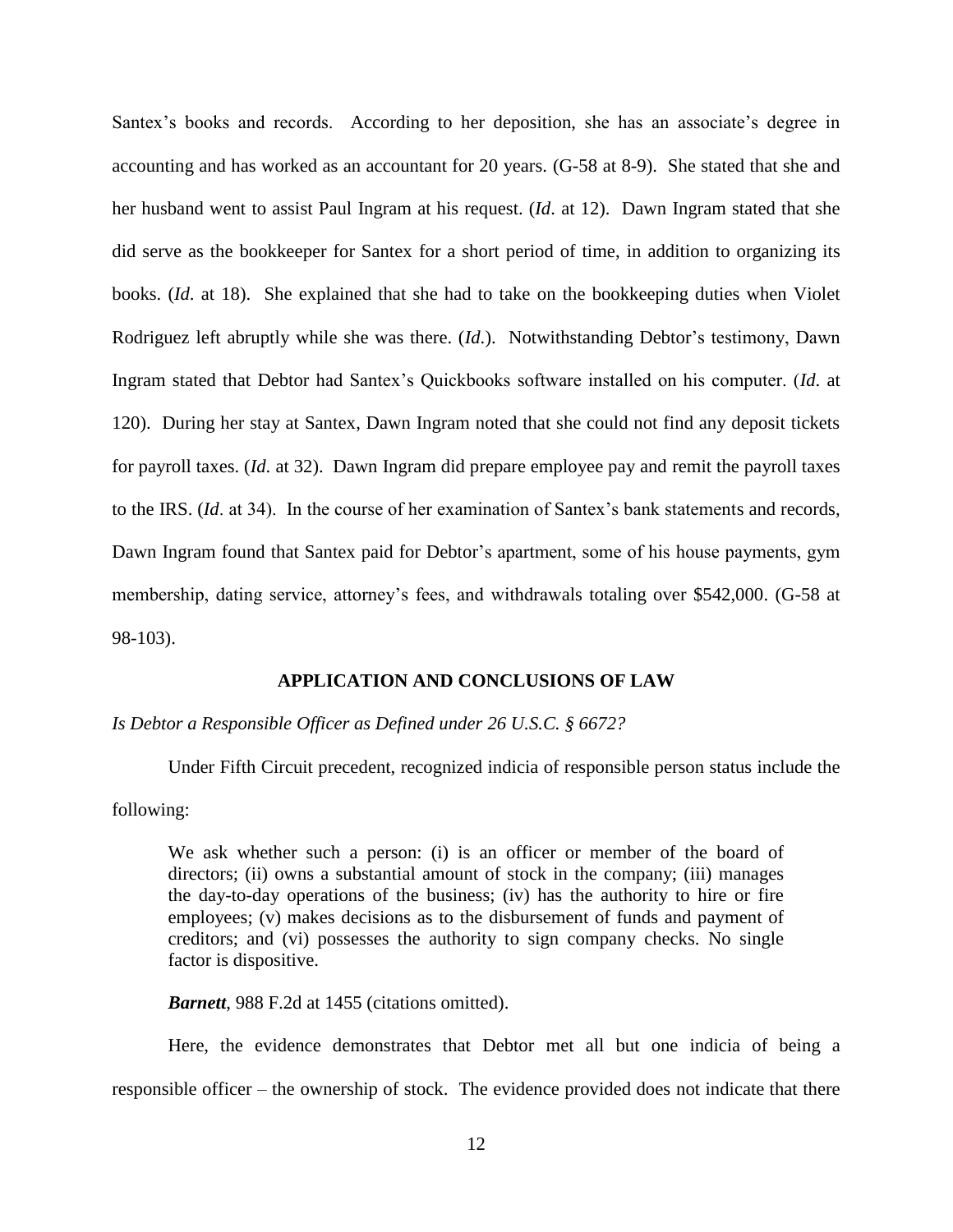was any board at Santex, but it was clear from the testimony of the witnesses that Ingram was in charge of Santex. Paul Ingram told Valvarde that he was the president. Richard Purcell allowed him to run the day to day operations of Santex. Debtor directed office personnel such as Violet Rodriguez in the bookkeeping functions. He used company funds as if the funds were his own. He told both his brother and sister-in-law that he was in charge of the company.

Additionally, there is little doubt that Paul Ingram ran the day to day operations of Santex. This indicia overlaps with other considerations – authority to hire and fire employees; make decisions as to the disbursement of funds and payments to creditors; and authority to sign checks. All of these factors are present here. Ingram ran Santex. Richard Purcell indicated that he deferred to Ingram running Santex and had no input regarding its operations. (G-57 at 15). Valverde and Rodriguez stated that Ingram directed the company. Dawn Rodriguez noted that, in her brief tenure as bookkeeper, she received her instructions directly from Debtor.

Ingram also had the authority to hire and fire employees. He admitted as much but attempted to qualify his answer by saying that he relied on Purcell for final authority to fire employees. Purcell denied that he was consulted regarding the hiring or firing of any Santex employees. (G-57 at 15, 38, and 58). Violet Rodriguez, in her affidavit, corroborated what Purcell said in his deposition that Debtor was solely responsible for running the daily operations of Santex. (G-42). Additionally, Rodriguez stated that Ingram authorized bills and payments to creditors. (*Id*.). There is no evidence that any other person at Santex performed this function. Further, the Court notes that Debtor was a signatory on many of Santex's accounts and that the checks produced into evidence contain Ingram's signatures. Dawn Ingram and Violet Rodriguez both indicated that Debtor was the only person who authorized tax deposits. Moreover, it is uncontroverted that Ingram signed the payroll tax returns for the periods in which he was assessed a responsible officer penalty.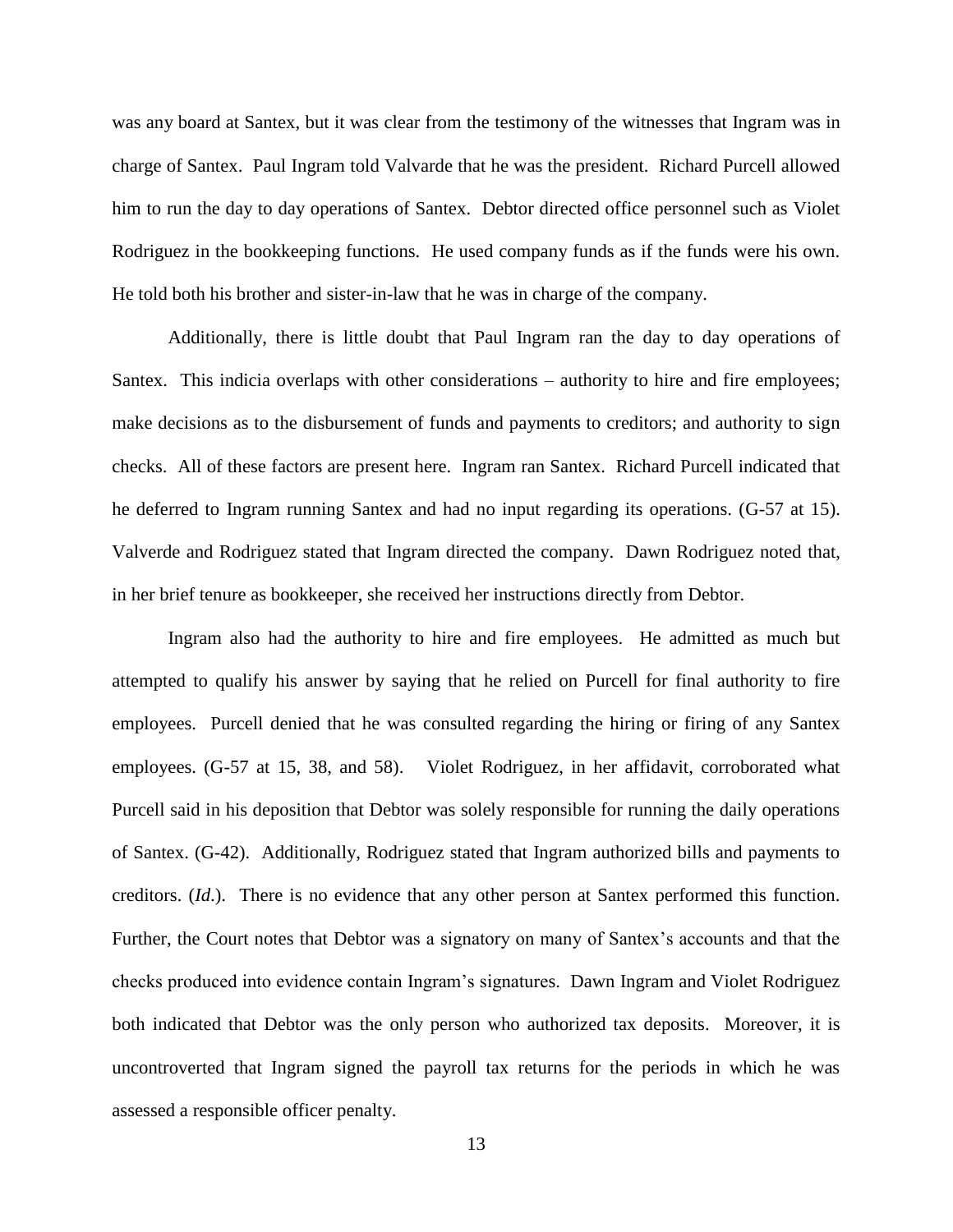Ingram's rebuttal to the culmination of all this evidence was that he only signed checks and tax returns at the direction of someone else. The totality of evidence produced shows that this is not true, and that Paul Ingram managed, directed, and determined how Santex paid its bills and had sole authority to make tax deposits and sign tax returns. Under the paradigm of *Barnett*, Debtor is a responsible officer under  $\S$  6672(a).

## *Did Debtor willfully fail to collect, truthfully account for, or pay over such taxes?*

As stated by the Fifth Circuit in *Mazo*:

In essence the appellants' primary argument is that an issue was created with respect to willfulness by their contention that Lavoie, the controller, misled them by asserting that he had taken care of the matter or would take care of the matter for them. However, once they were aware of the liability to the government, they were under a duty to ensure that the taxes were paid before any payments were made to other creditors. If, after receiving actual notice, corporate officials could once again delegate their responsibility to subordinates, then repeated escape from liability would be possible and the government would be required to monitor corporate affairs daily. The statutory concept of willfulness conveys no such meaning**.**

591 F.2d at 1157 (emphasis added).

The responsible person also acts willfully if he proceeds with a reckless disregard of a known or obvious risk that trust funds may not be remitted to the government. *Brown v. United States*, 591 F.2d 1136, 1140 (5th Cir. 1979). Ingram acted with reckless disregard by doing nothing to correct the procedures at Santex to ensure that the withholding taxes were paid. Ingram signed the payroll tax returns with a stated liability and did nothing prospectively to address the non-payment of taxes in 2009 or 2010. A district court in the Western District of Texas, when granting summary judgment in favor of the United States, noted this rule of law:

Once Ortiz "became aware of the tax liability, he had a duty to ensure that the taxes were paid before any payments were made to other creditors." *Barnett*, 988 F.2d at 1457. The IRS's evidence, that he failed to do so, establishes willfulness as a matter of law. *Id.* (citing *Howard*, 711 F.2d at 735).

*Lencyk v. Internal Revenue Serv.*, 384 F.Supp.2d 1028, 1036 (W.D. Tex. 2005).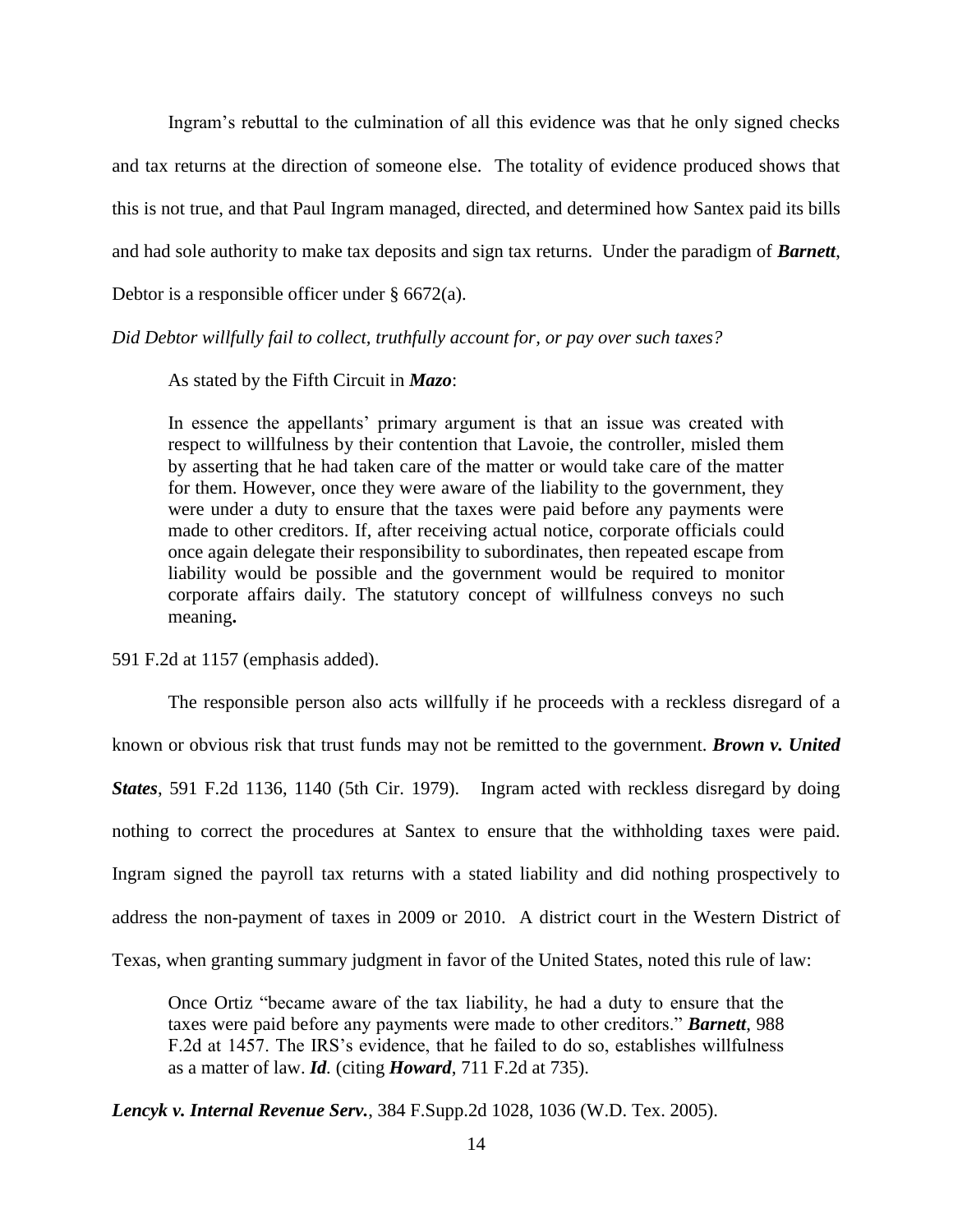A responsible person acts willfully if he knows the taxes are due but uses corporate funds to pay other creditors, *Barnett,* 988 F.2d at 1457; *Gustin v. United States*, 876 F.2d 485, 492 (5th Cir. 1989), or if he recklessly disregards the risk that the taxes may not be remitted to the government. *Gustin*, 876 F.2d at 492. A responsible person who learns of the underpayment of taxes must use later-acquired unencumbered funds to pay the taxes; failure to do so constitutes willfulness. *Barnett*, 988 F.2d at 1458; *Logal v. United States*, 195 F.3d 299, 232 (5th Cir. 1999). Dawn Ingram found that Ingram used corporate money to pay his personal living expenses while not paying creditors, including the IRS. Ingram's decision to use corporate moneys as his own and not pay creditors evidences the willful nature of his acts. In addition,

The responsible officer's actions before the due date for payment of the withheld taxes satisfies the "willfulness" requirement under section 6672: when the responsible officer (as defined by section 6671(b)) knows that the withheld funds are being used for other corporate purposes, regardless of his expectation that sufficient funds will be on hand on the due date for payment over to the government . . . However, he subjects himself to liability under 6672 when he voluntarily and consciously "risks" the withheld taxes in the operation of the corporation, and subsequently the corporation is unable to remit the withheld taxes.

### *Newsome v. United States*, 431 F.2d 742, 746 (5th Cir. 1970).

All that is required for a finding that debtor acted willfully is to show that he voluntarily, consciously and intentionally preferred any other creditor over the United States, which Ingram admitted to doing. (G-66 – email to Purcell indicating that he was at fault for not paying bills or taxes). Further, once Ingram became aware of the non-payment of taxes, he should have undertaken measures to ensure that future tax deposits were made.

In *Barnett*, the Fifth Circuit again noted this rule:

"[i]n the case of individuals who are responsible persons *both before and after withholding tax liability accrues*... there is a duty to use unencumbered funds acquired after the withholding obligation becomes payable to satisfy that